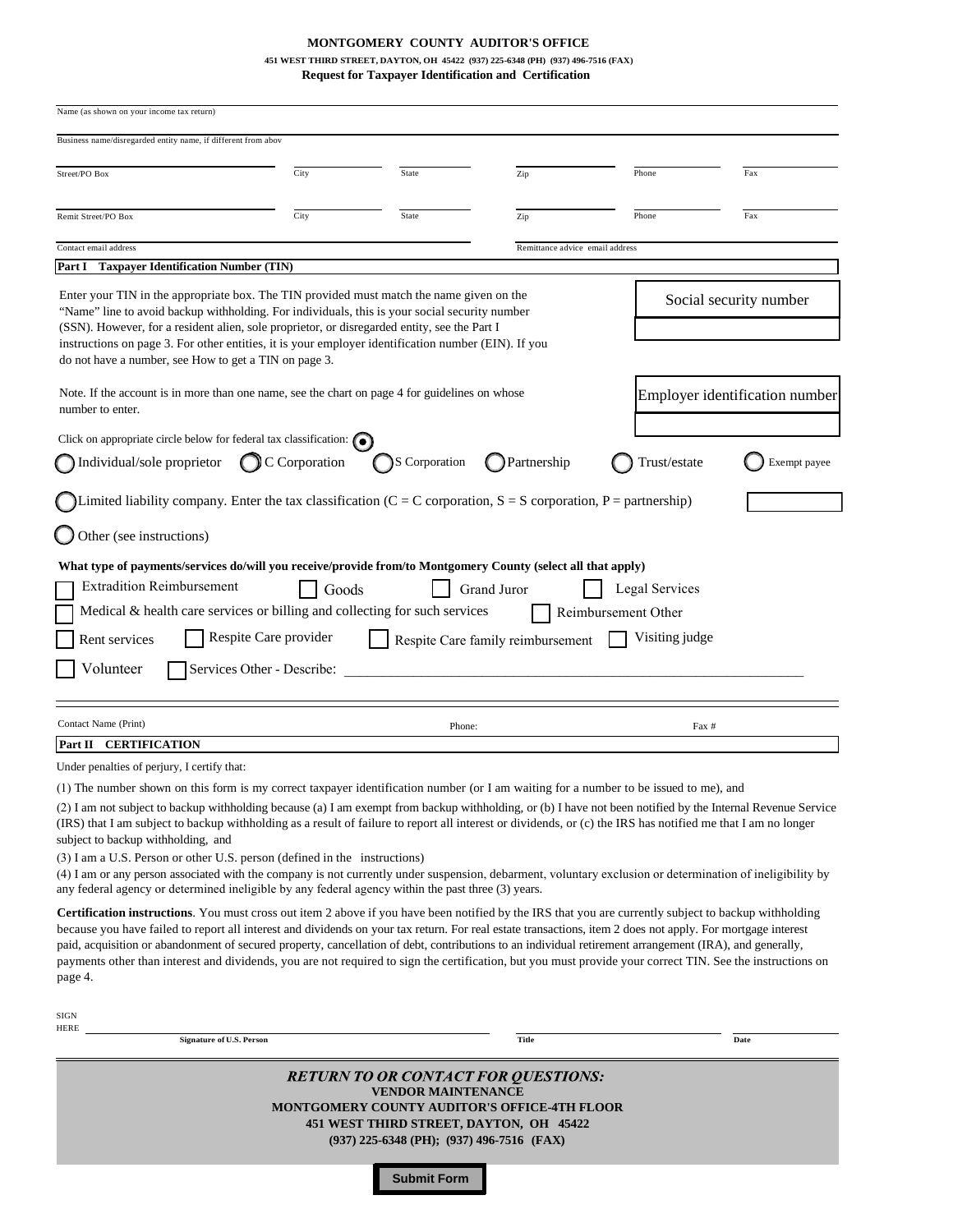## **General Instructions**

Section references are to the Internal Revenue Code unless otherwise noted.

#### **Purpose of Form**

A person who is required to file an information return with the IRS must obtain your correct taxpayer identification number (TIN) to report, for example, income paid to you, real estate transactions, mortgage interest you paid, acquisition or abandonment of secured property, cancellation of debt, or contributions you made to an IRA.

Use Form W-9 only if you are a U.S. person (including a resident alien), to provide your correct TIN to the person requesting it (the requester) and, when applicable, to:

1. Certify that the TIN you are giving is correct (or you are waiting for a number to be issued),

2. Certify that you are not subject to backup withholding, or

3. Claim exemption from backup withholding if you are a U.S. exempt payee. If applicable, you are also certifying that as a U.S. person, your allocable share of any partnership income from a U.S. trade or business is not subject to the withholding tax on foreign partners' share of effectively connected income.

**Note.** If a requester gives you a form other than Form W-9 to request your TIN, you must use the requester's form if it is substantially similar to this Form W-9.

**Definition of a U.S. person.** For federal tax purposes, you are considered a U.S. person if you are:

• An individual who is a U.S. citizen or U.S. resident alien,

• A partnership, corporation, company, or association created or organized in the United States or under the laws of the United States,

• An estate (other than a foreign estate), or

• A domestic trust (as defined in Regulations section301.7701-7).

**Special rules for partnerships.** Partnerships that conduct a trade or business in the United States are generally required to pay a withholding tax on any foreign partners' share of income from such business. Further, in certain cases where a Form W-9 has not been received, a partnership is required to presume that a partner is a foreign person, and pay the withholding tax. Therefore, if you are a U.S. person that is a partner in a partnership conducting a trade or business in the United States, provide Form W-9 to the partnership to establish your U.S. status and avoid withholding on your share of partnership income.

The person who gives Form W-9 to the partnership for purposes of establishing its U.S. status and avoiding withholding on its allocable share of net income from the partnership conducting a trade or business in the United States is in the following cases:

• The U.S. owner of a disregarded entity and not the entity,

• The U.S. grantor or other owner of a grantor trust and not the trust,and

• The U.S. trust (other than a grantor trust) and not the beneficiaries of the trust.

**Foreign person.** If you are a foreign person, do not use Form W-9. Instead, use the appropriate Form W-8 (see Publication 515, Withholding of Tax on Nonresident Aliens and Foreign Entities).

**Nonresident alien who becomes a resident alien.** Generally, only a nonresident alien individual may use the terms of a tax treaty to reduce or eliminate U.S. tax on certain types of income. However, most tax treaties contain a provision known as a "saving clause." Exceptions specified in the saving clause may permit an exemption from tax to continue for certain types of income even after the payee has otherwise become a U.S. resident alien for tax purposes.

If you are a U.S. resident alien who is relying on an exception contained in the saving clause of a tax treaty to claim an exemption from U.S. tax on certain types of income, you must attach a statement to Form W-9 that specifies the following five items:

1. The treaty country. Generally, this must be the same treaty under which you claimed exemption from tax as a nonresident alien.

2. The treaty article addressing the income.

3. The article number (or location) in the tax treaty that contains the saving clause and its exceptions.

4. The type and amount of income that qualifies for the exemption from tax.

5. Sufficient facts to justify the exemption from tax under the terms of the treaty article.

*Example.* Article 20 of the U.S.-China income tax treaty allows an exemption from tax for scholarship income received by a Chinese student temporarily present in the United States. Under U.S. law, this student will become a resident alien for tax purposes if his or her stay in the United States exceeds 5 calendar years. However, paragraph 2 of the first Protocol to the U.S.-China treaty (dated April 30, 1984) allows the provisions of Article 20 to continue to apply even after the Chinese student becomes a resident alien of the United States. A Chinese student who qualifies for this exception (under paragraph 2 of the first protocol) and is relying on this exception to claim an exemption from tax on his or her scholarship or fellowship income would attach to Form W-9 a statement that includes the information described above to support that exemption.

If you are a nonresident alien or a foreign entity not subject to backup withholding, give the requester the appropriate completed Form W-8. **What is backup withholding?** Persons making certain payments to you must under certain conditions withhold and pay to the IRS a percentage of such payments. This is called "backup withholding." Payments that may be subject to backup withholding include interest, tax-exempt interest, dividends, broker and barter exchange transactions, rents, royalties, nonemployee pay, and certain payments from fishing boat operators. Real estate transactions are not subject to backup withholding.

#### **Payments you receive will be subject to backup withholding if:**

1. You do not furnish your TIN to the requester,

2. You do not certify your TIN when required (see the Part II instructions on page 3 for details),

3. The IRS tells the requester that you furnished an incorrect TIN,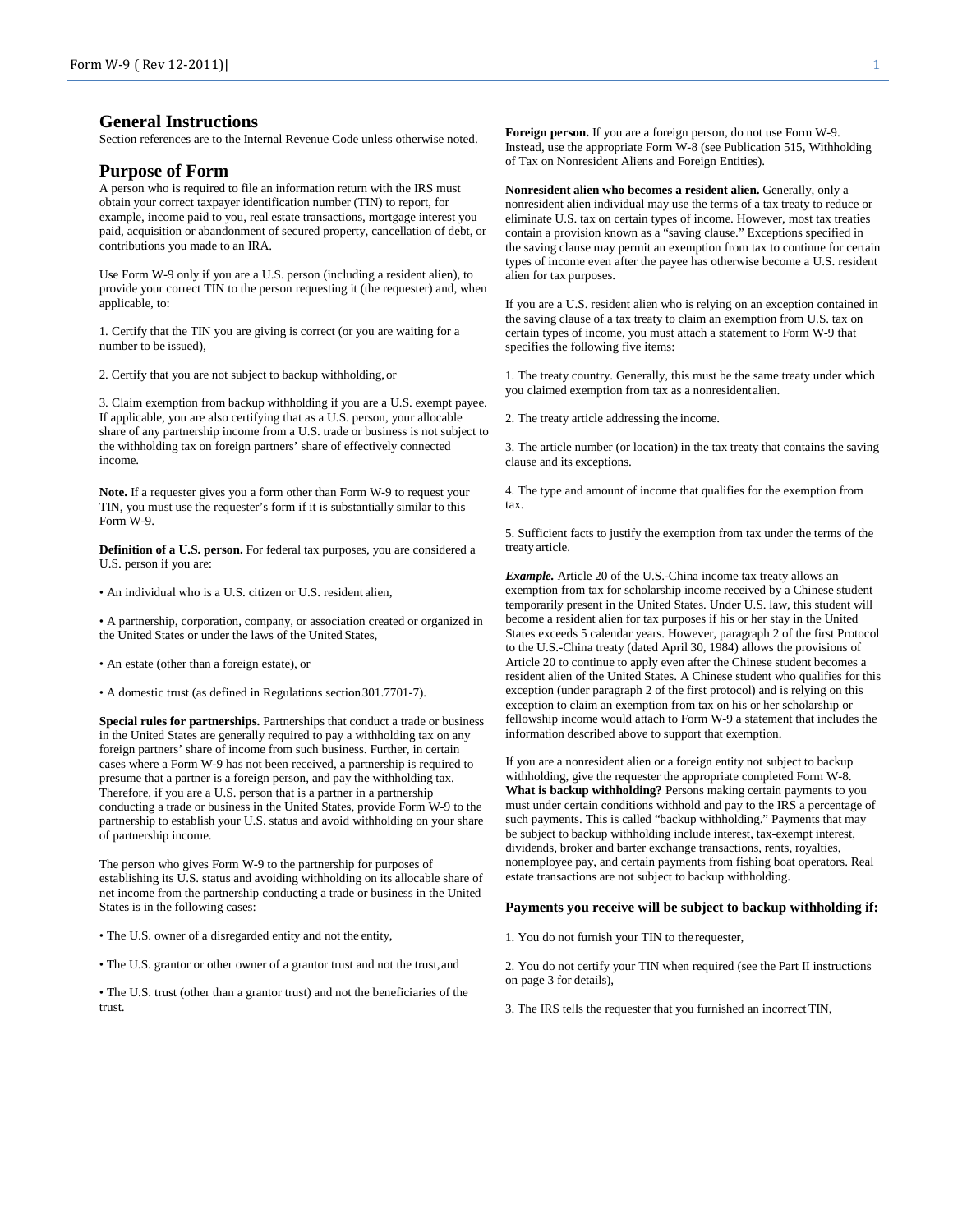4. The IRS tells you that you are subject to backup withholding because you did not report all your interest and dividends on your tax return (for reportable interest and dividends only), or

5. You do not certify to the requester that you are not subject to backup withholding under 4 above (for reportable interest and dividend accounts opened after 1983 only).

Certain payees and payments are exempt from backup withholding. See the instructions below and the separate Instructions for the Requester of Form W-9.

Also see *Special rules for partnerships* on page 1.

#### **Updating Your Information**

You must provide updated information to any person to whom you claimed to be an exempt payee if you are no longer an exempt payee and anticipate receiving reportable payments in the future from this person. For example, you may need to provide updated information if you are a C corporation that elects to be an S corporation, or if you no longer are tax exempt. In addition, you must furnish a new Form W-9 if the name or TIN changes for the account, for example, if the grantor of a grantor trust dies.

#### **Penalties**

**Failure to furnish TIN.** If you fail to furnish your correct TIN to a requester, you are subject to a penalty of \$50 for each such failure unless your failure is due to reasonable cause and not to willful neglect.

**Civil penalty for false information with respect to withholding.** If you make a false statement with no reasonable basis that results in no backup withholding, you are subject to a \$500 penalty.

**Criminal penalty for falsifying information.** Willfully falsifying certifications or affirmations may subject you to criminal penalties including fines and/or imprisonment.

**Misuse of TINs.** If the requester discloses or uses TINs in violation of federal law, the requester may be subject to civil and criminal penalties.

#### **Specific Instructions**

#### **Name**

If you are an individual, you must generally enter the name shown on your income tax return. However, if you have changed your last name, for instance, due to marriage without informing the Social Security Administration of the name change, enter your first name, the last name shown on your social security card, and your new last name.

If the account is in joint names, list first, and then circle, the name of the person or entity whose number you entered in Part I of the form.

**Sole proprietor.** Enter your individual name as shown on your income tax return on the "Name" line. You may enter your business, trade, or "doing business as (DBA)" name on the "Business name/disregarded entity name" line.

Partnership, C Corporation, or S Corporation. Enter the entity's name on the "Name" line and any business, trade, or "doing business as (DBA) name" on the "Business name/disregarded entity name" line.

**Disregarded entity.** Enter the owner's name on the "Name" line. The name of the entity entered on the "Name" line should never be a disregarded entity. The name on the "Name" line must be the name shown on the income tax return on which the income will be reported. For example, if a foreign LLC that is treated as a disregarded entity for U.S. federal tax purposes has a domestic owner, the domestic owner's name is required to be provided on the "Name" line. If the direct owner of the entity is also a disregarded entity, enter the first owner that is not disregarded for federal tax purposes. Enter the disregarded entity's name on the "Business name/disregarded entity name" line. If the owner of the disregarded entity is a foreign person, you must complete an appropriate Form W-8.

**Note.** Check the appropriate box for the federal tax classification of the person whose name is entered on the "Name" line (Individual/sole proprietor, Partnership, C Corporation, S Corporation, Trust/estate).

**Limited Liability Company (LLC).** If the person identified on the "Name" line is an LLC, check the "Limited liability company" box only and enter the appropriate code for the tax classification in the space provided. If you are an LLC that is treated as a partnership for federal tax purposes, enter "P" for partnership. If you are an LLC that has filed a Form 8832 or a Form 2553 to be taxed as a corporation, enter "C" for C corporation or "S" for S corporation. If you are an LLC that is disregarded as an entity separate from its owner under Regulation section 301.7701-3 (except for employment and excise tax), do not check the LLC box unless the owner of the LLC (required to be identified on the "Name" line) is another LLC that is not disregarded for federal tax purposes. If the LLC is disregarded as an entity separate from its owner, enter the appropriate tax classification of the owner identified on the "Name" line.

**Other entities.** Enter your business name as shown on required federal tax documents on the "Name" line. This name should match the name shown on the charter or other legal document creating the entity. You may enter any business, trade, or DBA name on the "Business name/disregarded entity name" line.

# **Exempt Payee**

If you are exempt from backup withholding, enter your name as described above and check the appropriate box for your status, then check the "Exempt payee" box in the line following the "Business name/disregarded entity name," sign and date the form.

Generally, individuals (including sole proprietors) are not exempt from backup withholding. Corporations are exempt from backup withholding for certain payments, such as interest and dividends.

**Note.** If you are exempt from backup withholding, you should still complete this form to avoid possible erroneous backup withholding.

The following payees are exempt from backup withholding:

1. An organization exempt from tax under section 501(a), any IRA, ora custodial account under section 403(b)(7) if the account satisfies the requirements of section 401(f)(2),

2. The United States or any of its agencies or instrumentalities,

3. A state, the District of Columbia, a possession of the United States, or any of their political subdivisions or instrumentalities,

4. A foreign government or any of its political subdivisions, agencies, or instrumentalities, or

5. An international organization or any of its agencies orinstrumentalities.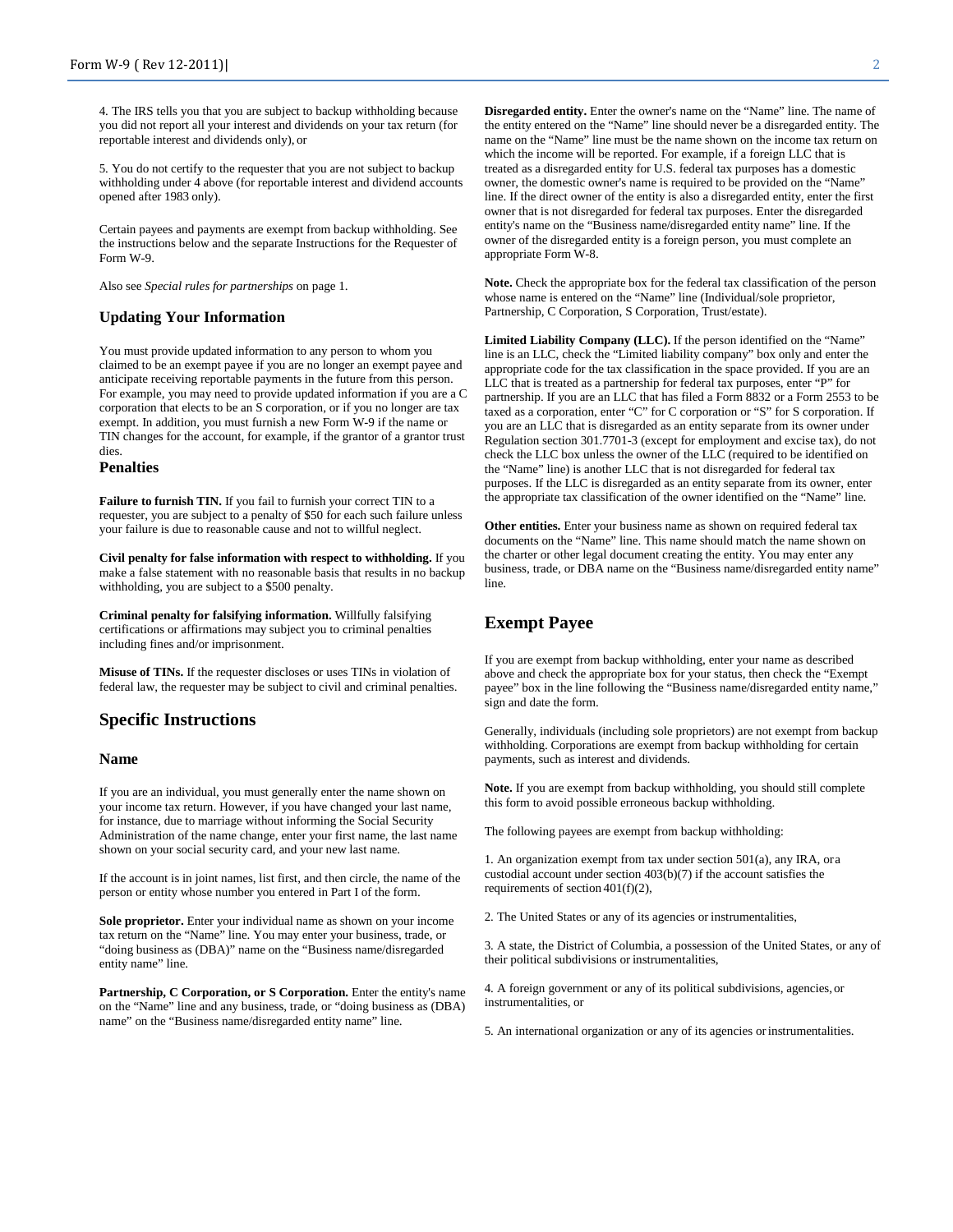Other payees that may be exempt from backup withholding include:

6. A corporation,

7. A foreign central bank of issue,

8. A dealer in securities or commodities required to register in the United States, the District of Columbia, or a possession of the United States,

9. A futures commission merchant registered with the Commodity Futures Trading Commission,

10. A real estate investment trust,

11. An entity registered at all times during the tax year under the Investment Company Act of 1940,

12. A common trust fund operated by a bank under section584(a),

13. A financial institution,

14. A middleman known in the investment community as a nominee or custodian, or

15. A trust exempt from tax under section 664 or described in section4947.

The following chart shows types of payments that may be exempt from backup withholding. The chart applies to the exempt payees listed above, 1 through 15.

| IF the payment is for $\dots$      | THEN the payment is exempt        |
|------------------------------------|-----------------------------------|
|                                    | for $\dots$                       |
| Interest and dividend payments     | All exempt payees except for 9    |
| <b>Broker transactions</b>         | Exempt payees 1 through 5 and 7   |
|                                    | through 13. Also, C corporations. |
| Barter exchange transactions and   | Exempt payees 1 through 5         |
| patronage dividends                |                                   |
| Payments over \$600 required to be | Generally, exempt payees 1        |
| reported and direct sales over     | through $72$                      |
| \$5,000 <sub>1</sub>               |                                   |

1 See Form 1099-MISC, Miscellaneous Income, and its instructions.

2 However, the following payments made to a corporation and reportable on Form 1099- MISC are not exempt from backup withholding: medical and health care payments, attorneys' fees, gross proceeds paid to an attorney, and payments for services paid by a federal executive agency.

#### **Part I. Taxpayer Identification Number (TIN)**

**Enter your TIN in the appropriate box.** If you are a resident alien and you do not have and are not eligible to get an SSN, your TIN is your IRS individual taxpayer identification number (ITIN). Enter it in the social security number box. If you do not have an ITIN, see *How to get a TIN*  below.

If you are a sole proprietor and you have an EIN, you may enter either your SSN or EIN. However, the IRS prefers that you use your SSN.

If you are a single-member LLC that is disregarded as an entity separate from its owner (see *Limited Liability Company (LLC)* on page 2), enter theowner's SSN (or EIN, if the owner has one). Do not enter the disregarded entity's EIN. If the LLC is classified as a corporation or partnership, enter the entity's EIN.

**Note.** See the chart on page 4 for further clarification of name and TIN combinations.

**How to get a TIN.** If you do not have a TIN, apply for one immediately. To apply for an SSN, get Form SS-5, Application for a Social Security Card, from your local Social Security Administration office or get this form online at *[www.ssa.gov](http://www.ssa.gov/)*. You may also get this form by calling 1-800-772-1213. Use Form W-7, Application for IRS Individual Taxpayer Identification Number, to apply for an ITIN, or Form SS-4, Application for Employer Identification Number, to apply for an EIN. You can apply for an EIN online by accessing the IRS website at *[www.irs.gov/businesses](http://www.irs.gov/businesses)* and clicking on Employer Identification Number (EIN) under Starting a Business. You can get Forms W-7 and SS-4 from the IRS by visiting IRS.gov or by calling 1-800-TAX-FORM (1-800-829-3676).

If you are asked to complete Form W-9 but do not have a TIN, write "Applied For" in the space for the TIN, sign and date the form, and give it to the requester. For interest and dividend payments, and certain payments made with respect to readily tradable instruments, generally you will have 60 days to get a TIN and give it to the requester before you are subject to backup withholding on payments. The 60-day rule does not apply to other types of payments. You will be subject to backup withholding on all such payments until you provide your TIN to the requester.

**Note.** Entering "Applied For" means that you have already applied for a TIN or that you intend to apply for one soon.

**Caution:** *A disregarded domestic entity that has a foreign owner must use the appropriate Form W-8* 

### **Part II. Certification**

To establish to the withholding agent that you are a U.S. person, or resident alien, sign Form W-9. You may be requested to sign by the withholding agent even if item 1, below, and items 4 and 5 on page 4 indicate otherwise.

For a joint account, only the person whose TIN is shown in Part I should sign (when required). In the case of a disregarded entity, the person identified on the "Name" line must sign. Exempt payees, see *Exempt Payee* on page 3.

**Signature requirements.** Complete the certification as indicated in items 1 through 3, below, and items 4 and 5 on page 4.

**1. Interest, dividend, and barter exchange accounts opened before 1984 and broker accounts considered active during 1983.** You must give your correct TIN, but you do not have to sign the certification.

**2. Interest, dividend, broker, and barter exchange accounts opened after 1983 and broker accounts considered inactive during 1983.** You must sign the certification or backup withholding will apply. If you are subject to backup withholding and you are merely providing your correct TIN to the requester, you must cross out item2 in the certification before signing the form.

**3. Real estate transactions.** You must sign the certification. You may cross out item 2 of the certification.

**4. Other payments.** You must give your correct TIN, but you do not have to sign the certification unless you have been notified that you have previously given an incorrect TIN. "Other payments" include payments made in the course of the requester's trade or business for rents, royalties, goods (other than bills for merchandise), medical and health care services (including payments to corporations), payments to a nonemployee for services, payments to certain fishing boat crew members and fishermen, and gross proceeds paid to attorneys (including payments to corporations).

**5. Mortgage interest paid by you, acquisition or abandonment of secured property, cancellation of debt, qualified tuition program payments(under section 529), IRA, Coverdell ESA, Archer MSA or HSA contributions or distributions, and pension distributions.** You must give your correct TIN, but you do not have to sign the certification.